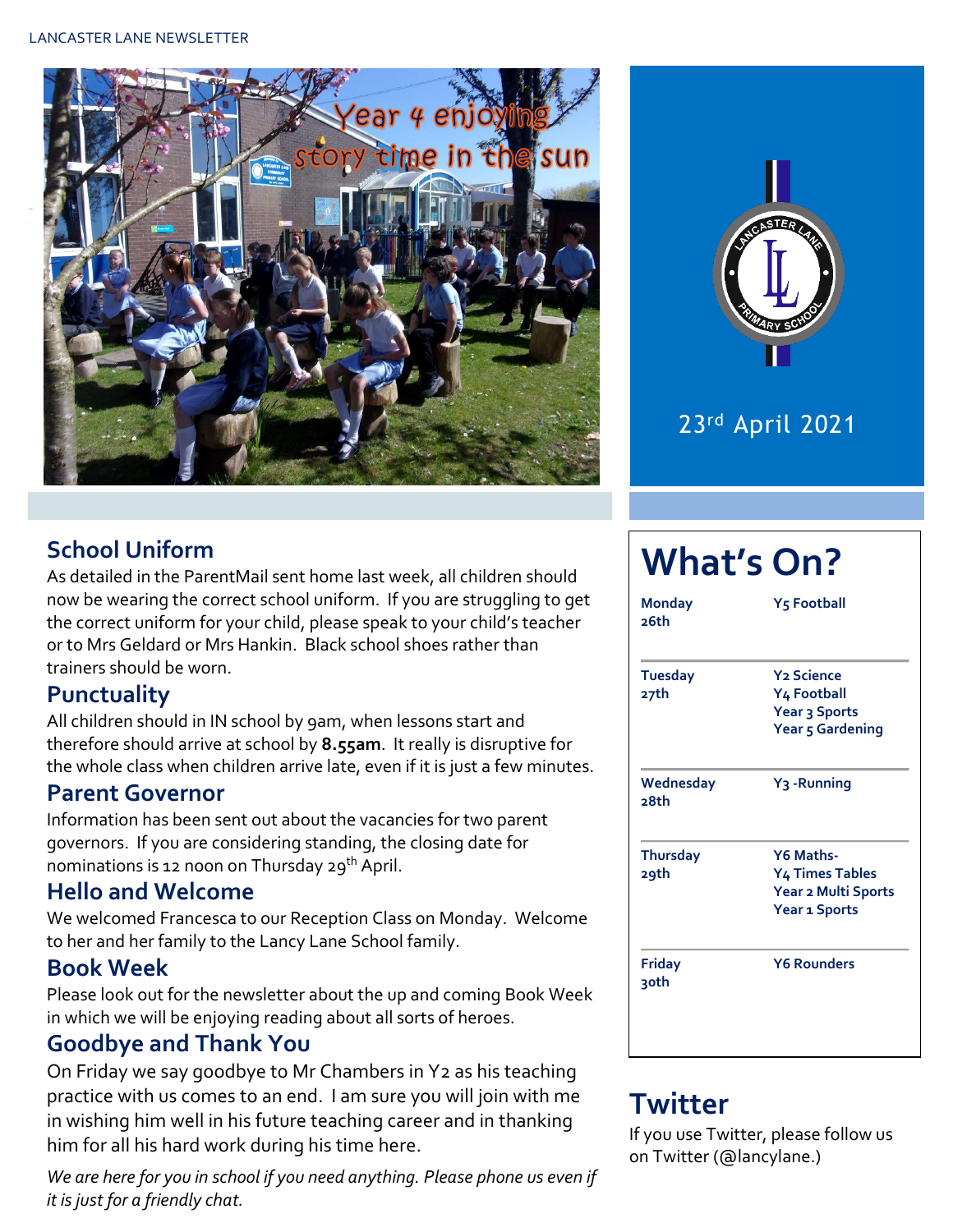### **Breakfast Club Stoppers After School Club**

This week at Breakfast Club the children have been learning about St George's Day.

### **Stoppers After School Club**

This week at Stoppers the children have been celebrating the Queen's birthday.

Our Breakfast Club and Stoppers After School Club maintain our class bubbles and provide a range of exciting activities for the children attending. Remember, you are able to book your child in for one off sessions; just give the office a ring to reserve a place (fee paying).

# **PSHE Consultation**

On each class page on the school website are the videos detailing our revised PSHE curriculum. Please take a few minutes to look at these as well as the planning for the year which has also been added to each page. Mr Clucas has now sent out the questions for the consultations and this should be completed, please, by Monday 26<sup>th</sup> April. Click on the link below to go the classes page. <http://www.lancasterlane-school.ik.org/classes.html>

## **Lockdown Practice**

This week, we held our termly fire practice drill where the children and staff evacuate the building as quickly and as safely as they can. This is now second nature to the children. On Monday, we will be practising our lockdown drill, where the child rehearse staying inside silently when the alarm sounds. Your child's teacher will be speaking to their class about the reasons for practising this and neither you nor the children should be alarmed by this.

## **Road Works**

You may be aware that roadworks are scheduled to take place on Mendip Road from 27th – 29th April (next Tuesday to Thursday). This will affect our one way system. The manager of the Woodsman has kindly agreed to parents parking in the Woodsman car park before and after school on these days meaning that families can walk to school from there. Please think about your route carefully when coming to school on these days and leave earlier if needs be in order for your child to arrive on time for school (by 8.55am).

## **And finally ….**.

Everything will fall into place … just be patient.